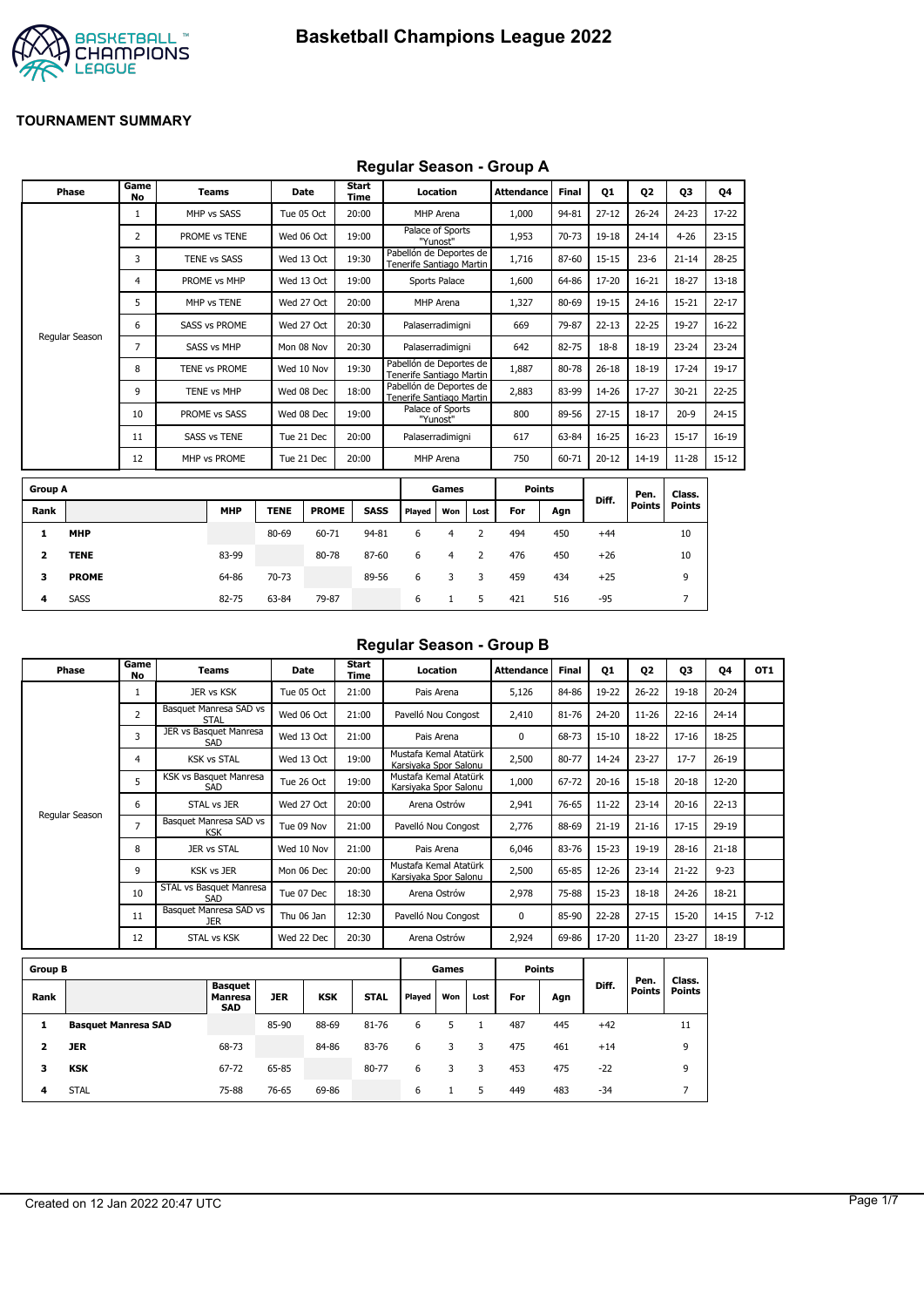



#### **Regular Season - Group C**

| Phase          | Game<br><b>No</b> | <b>Teams</b>        | Date       | Start<br>Time | Location                                            | <b>Attendance</b> | <b>Final</b> | Q1        | Q <sub>2</sub> | Q3        | Q4        | OT <sub>1</sub> |
|----------------|-------------------|---------------------|------------|---------------|-----------------------------------------------------|-------------------|--------------|-----------|----------------|-----------|-----------|-----------------|
|                | 1                 | LAVR vs JDA         | Tue 05 Oct | 19:30         | Peace and Friendship<br>Stadium                     | 400               | 65-63        | $16 - 14$ | $14 - 14$      | $14 - 15$ | $21 - 20$ |                 |
|                | 2                 | NIZH vs Unicaja SD  | Wed 06 Oct | 19:00         | Cultural Entertainment<br>Complex "Nagorny"         | 326               | 62-79        | 19-23     | $18 - 17$      | $12 - 12$ | 13-27     |                 |
|                | 3                 | JDA vs NIZH         | Tue 19 Oct | 20:30         | Palais des Sport Jean-<br>Michel Geoffroy           |                   | 89-75        | 12-26     | $28-13$        | $23 - 13$ | $26 - 23$ |                 |
|                | 4                 | Unicaja SD vs LAVR  | Wed 20 Oct | 20:30         | Palacio de Deportes<br>Jose Maria Martin<br>Carpena | 4,473             | 86-70        | $20 - 20$ | $25 - 15$      | $21 - 21$ | $20 - 14$ |                 |
|                | 5                 | Unicaja SD vs JDA   | Mon 01 Nov | 20:30         | Palacio de Deportes<br>Jose Maria Martin<br>Carpena | 4,919             | 83-54        | $21 - 22$ | $15 - 7$       | $26 - 7$  | $21 - 18$ |                 |
| Regular Season | 6                 | LAVR vs NIZH        | Tue 02 Nov | 19:30         | Peace and Friendship<br>Stadium                     | 500               | 95-86        | $28 - 27$ | $21 - 17$      | $13 - 15$ | 18-21     | $15-6$          |
|                | $\overline{7}$    | <b>NIZH vs LAVR</b> | Wed 17 Nov | 19:00         | Cultural Entertainment<br>Complex "Nagorny"         | 481               | 74-62        | $21 - 20$ | $19 - 11$      | $13 - 17$ | $21 - 14$ |                 |
|                | 8                 | JDA vs Unicaja SD   | Tue 16 Nov | 20:30         | Palais des Sport Jean-<br>Michel Geoffroy           | 4,000             | 78-68        | $21 - 15$ | $26 - 17$      | $13 - 17$ | 18-19     |                 |
|                | 9                 | <b>JDA vs LAVR</b>  | Tue 14 Dec | 20:30         | Palais des Sport Jean-<br>Michel Geoffrov           | 4,000             | 73-49        | $24 - 14$ | $14 - 15$      | $22 - 13$ | $13 - 7$  |                 |
|                | 10                | Unicaja SD vs NIZH  | Wed 15 Dec | 20:30         | Palacio de Deportes<br>Jose Maria Martin<br>Carpena | 6,137             | 93-69        | $15 - 17$ | $23 - 8$       | $27 - 25$ | 28-19     |                 |
|                | 11                | LAVR vs Unicaja SD  | Tue 21 Dec | 19:30         | Peace and Friendship<br>Stadium                     | $\Omega$          | 70-58        | $25-19$   | $16-9$         | $16 - 14$ | $13 - 16$ |                 |
|                | 12                | NIZH vs JDA         | Tue 21 Dec | 20:30         | Cultural Entertainment<br>Complex "Nagorny"         | 681               | 93-85        | 23-20     | $26 - 20$      | $26 - 27$ | 18-18     |                 |
|                |                   |                     |            |               |                                                     |                   |              |           |                |           |           |                 |

| <b>Group C</b> |             |                      |            |             |             |        | Games |      | <b>Points</b> |     |       | Pen.   | Class. |
|----------------|-------------|----------------------|------------|-------------|-------------|--------|-------|------|---------------|-----|-------|--------|--------|
| Rank           |             | <b>Unicaja</b><br>SD | <b>JDA</b> | <b>LAVR</b> | <b>NIZH</b> | Played | Won   | Lost | For           | Agn | Diff. | Points | Points |
| л.             | Unicaja SD  |                      | 83-54      | 86-70       | 93-69       | 6      | 4     |      | 467           | 403 | $+64$ |        | 10     |
| 2              | JDA         | 78-68                |            | 73-49       | 89-75       | 6      | 3     | 3    | 442           | 433 | $+9$  |        | 9      |
| 3              | <b>LAVR</b> | 70-58                | 65-63      |             | 95-86       | 6      |       |      | 411           | 440 | $-29$ |        | 9      |
| 4              | <b>NIZH</b> | 62-79                | 93-85      | 74-62       |             | 6      |       | 4    | 459           | 503 | $-44$ |        | 8      |

# **Regular Season - Group D**

| Phase          | Game<br>No | Teams                                                 | <b>Date</b> | Start<br>Time | Location                          | <b>Attendance</b> | Final | Q1        | Q <sub>2</sub> | Q3        | Q4        |
|----------------|------------|-------------------------------------------------------|-------------|---------------|-----------------------------------|-------------------|-------|-----------|----------------|-----------|-----------|
|                | 1          | Universo Treviso Basket<br><b>SSDRL vs RIGA</b>       | Tue 05 Oct  | 20:30         | Palaverde                         | 1,353             | 91-85 | 23-22     | 19-30          | $23 - 12$ | $26 - 21$ |
|                | 2          | SZOM vs AEK                                           | Wed 06 Oct  | 18:00         | Savaria Arena                     | 2,200             | 83-78 | 19-21     | $19 - 14$      | 19-19     | $26 - 24$ |
|                | 3          | <b>AEK vs Universo Treviso</b><br><b>Basket SSDRL</b> | Tue 19 Oct  | 19:30         | Ano Liosia Olympic<br>Sports Hall | 1,900             | 77-92 | 18-23     | 18-27          | $24 - 15$ | $17-27$   |
|                | 4          | RIGA vs SZOM                                          | Wed 20 Oct  | 19:00         | Arena Riga                        | 530               | 74-80 | $11 - 16$ | $26 - 19$      | 24-29     | $13 - 16$ |
|                | 5          | RIGA vs AEK                                           | Wed 03 Nov  | 19:00         | Arena Riga                        | 0                 | 92-76 | $27 - 15$ | 19-19          | 22-22     | $24 - 20$ |
|                | 6          | Universo Treviso Basket<br><b>SSDRL vs SZOM</b>       | Wed 03 Nov  | 20:30         | Palaverde                         | 1,609             | 68-60 | $9 - 15$  | $23 - 12$      | $23 - 17$ | $13 - 16$ |
| Regular Season | 7          | AEK vs RIGA                                           | Mon 15 Nov  | 19:30         | Ano Liosia Olympic<br>Sports Hall | 1,150             | 88-79 | $25 - 25$ | $15 - 12$      | 18-21     | $30 - 21$ |
|                | 8          | SZOM vs Universo Treviso<br><b>Basket SSDRL</b>       | Wed 17 Nov  | 18:00         | Savaria Arena                     | 2,200             | 81-80 | 18-24     | $23-9$         | 18-24     | $22 - 23$ |
|                | 9          | RIGA vs Universo Treviso<br><b>Basket SSDRL</b>       | Tue 14 Dec  | 19:00         | Arena Riga                        | 500               | 74-71 | $16 - 15$ | 18-28          | $17 - 10$ | $23 - 18$ |
|                | 10         | AEK vs SZOM                                           | Tue 14 Dec  | 19:30         | Ano Liosia Olympic<br>Sports Hall | 1,250             | 83-89 | 15-26     | $23 - 16$      | $23 - 23$ | $22 - 24$ |
|                | 11         | SZOM vs RIGA                                          | Wed 22 Dec  | 20:00         | Savaria Arena                     | 2,500             | 68-59 | $15 - 27$ | $19-13$        | $17 - 12$ | $17 - 7$  |
|                | 12         | Universo Treviso Basket<br><b>SSDRL vs AEK</b>        | Wed 22 Dec  | 20:00         | Palaverde                         | 1,709             | 81-69 | 19-12     | $26 - 17$      | 14-24     | $22 - 16$ |
| . .            |            |                                                       |             |               | $\sim$                            | .                 |       |           |                |           |           |

| <b>Group D</b>          |                                                |             |                                                                    |             |            |        | Games |      |     | Points |       |                       |                         |
|-------------------------|------------------------------------------------|-------------|--------------------------------------------------------------------|-------------|------------|--------|-------|------|-----|--------|-------|-----------------------|-------------------------|
| Rank                    |                                                | <b>SZOM</b> | <b>Universo</b><br><b>Treviso</b><br><b>Basket</b><br><b>SSDRL</b> | <b>RIGA</b> | <b>AEK</b> | Played | Won   | Lost | For | Agn    | Diff. | Pen.<br><b>Points</b> | Class.<br><b>Points</b> |
|                         | <b>SZOM</b>                                    |             | 81-80                                                              | 68-59       | 83-78      | 6      |       |      | 461 | 442    | $+19$ |                       | 11                      |
| $\overline{\mathbf{2}}$ | <b>Universo Treviso Basket</b><br><b>SSDRL</b> | 68-60       |                                                                    | 91-85       | 81-69      | 6      | 4     |      | 483 | 446    | $+37$ |                       | 10                      |
| з                       | <b>RIGA</b>                                    | 74-80       | 74-71                                                              |             | $92 - 76$  | 6      |       | 4    | 463 | 474    | $-11$ |                       | 8                       |
| 4                       | <b>AEK</b>                                     | 83-89       | 77-92                                                              | 88-79       |            | 6      |       | 5    | 471 | 516    | $-45$ |                       |                         |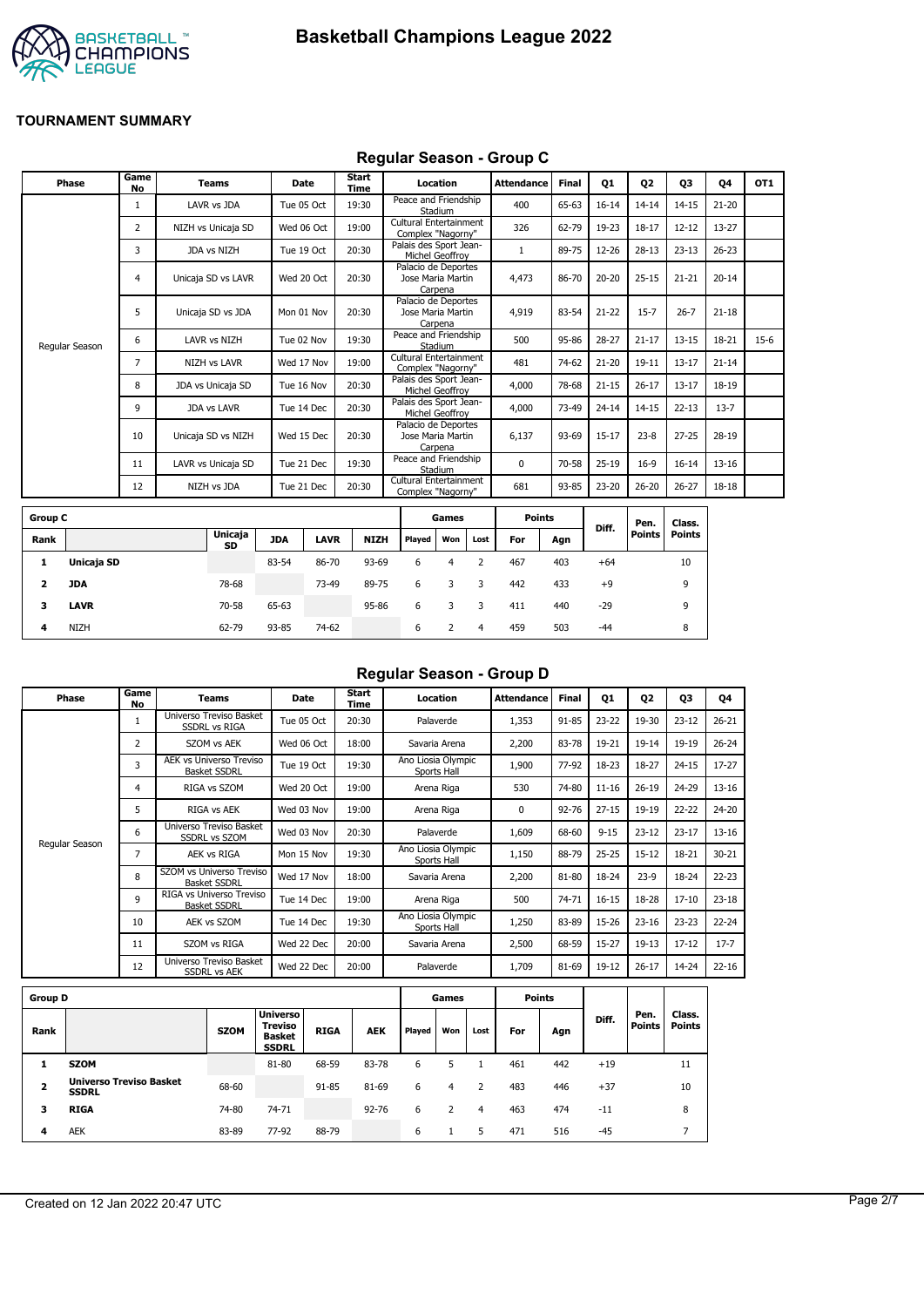

## **Regular Season - Group E**

|                | Phase          | Game<br>No     | <b>Teams</b>        |             | <b>Date</b> | Start<br>Time |                   | Location |                | <b>Attendance</b> | <b>Final</b> | 01        | <b>Q2</b>     | 03            | Q4        |
|----------------|----------------|----------------|---------------------|-------------|-------------|---------------|-------------------|----------|----------------|-------------------|--------------|-----------|---------------|---------------|-----------|
|                |                | $\mathbf{1}$   | <b>IGOK vs PAOK</b> |             | Tue 05 Oct  | 18:30         | Sportska Dvorana  | Laktaši  |                | 700               | 68-64        | $19-12$   | $7 - 20$      | $17 - 17$     | $25 - 15$ |
|                |                | $\overline{2}$ | <b>GALA vs NYMB</b> |             | Wed 06 Oct  | 21:00         | Sinan Erdem Arena |          |                | 1,200             | 101-85       | $23 - 26$ | 29-22         | $23 - 19$     | $26 - 18$ |
|                |                | 3              | PAOK vs NYMB        |             | Tue 12 Oct  | 19:30         | PAOK Sports Arena |          |                | 1,500             | 83-84        | $11 - 21$ | $24 - 19$     | $23 - 25$     | $25-19$   |
|                |                | 4              | <b>IGOK vs GALA</b> |             | Wed 13 Oct  | 18:30         | Sportska Dvorana  | Laktaši  |                | 1,000             | 85-89        | 17-27     | $27 - 25$     | $23 - 16$     | 18-21     |
|                |                | 5              | PAOK vs GALA        |             | Mon 25 Oct  | 19:30         | PAOK Sports Arena |          |                | 2,500             | 81-74        | 12-24     | $21 - 12$     | $22 - 17$     | $26 - 21$ |
|                |                | 6              | NYMB vs IGOK        |             | Tue 26 Oct  | 18:30         | Kralovka Arena    |          |                | 1,370             | 86-82        | $16 - 14$ | $30 - 21$     | 18-31         | $22 - 16$ |
|                | Regular Season | 7              | <b>GALA vs IGOK</b> |             | Tue 09 Nov  | 20:00         | Sinan Erdem Arena |          |                | 1,516             | 82-74        | 15-19     | $19 - 15$     | $26 - 25$     | $22 - 15$ |
|                |                | 8              | <b>NYMB vs PAOK</b> |             | Tue 09 Nov  | 18:30         | Kralovka Arena    |          |                | 1,790             | $71 - 75$    | $21 - 21$ | $19 - 16$     | $21 - 12$     | $10 - 26$ |
|                |                | 9              | <b>IGOK vs NYMB</b> |             | Tue 07 Dec  | 18:30         | Sportska Dvorana  | Laktaši  |                | 400               | 76-69        | $26 - 25$ | $13 - 19$     | $23 - 8$      | $14 - 17$ |
|                |                | 10             | <b>GALA vs PAOK</b> |             | Wed 08 Dec  | 20:00         | Sinan Erdem Arena |          |                | 3,273             | 87-75        | 28-22     | $20 - 18$     | $28 - 18$     | $11 - 17$ |
|                |                | 11             | NYMB vs GALA        |             | Wed 22 Dec  | 18:30         | Kralovka Arena    |          |                | 973               | 86-92        | 22-26     | $23 - 20$     | 19-29         | $22 - 17$ |
|                |                | 12             | PAOK vs IGOK        |             | Wed 29 Dec  | 19:30         | PAOK Sports Arena |          |                | 1,200             | 64-75        | $18 - 17$ | 19-21         | $8 - 23$      | $19-14$   |
| <b>Group E</b> |                |                |                     |             |             |               |                   | Games    |                | <b>Points</b>     |              |           | Pen.          | Class.        |           |
| Rank           |                |                | <b>GALA</b>         | <b>IGOK</b> | <b>PAOK</b> | <b>NYMB</b>   | Played            | Won      | Lost           | For               | Agn          | Diff.     | <b>Points</b> | <b>Points</b> |           |
| 1              | <b>GALA</b>    |                |                     | 82-74       | 87-75       | 101-85        | 6                 | 5        | $\mathbf{1}$   | 525               | 486          | $+39$     |               | 11            |           |
| 2              | <b>IGOK</b>    |                | 85-89               |             | 68-64       | 76-69         | 6                 | 3        | 3              | 460               | 454          | $+6$      |               | 9             |           |
| 3              | <b>PAOK</b>    |                | 81-74               | 64-75       |             | 83-84         | 6                 | 2        | $\overline{4}$ | 442               | 459          | $-17$     |               | 8             |           |
| 4              | <b>NYMB</b>    |                | 86-92               | 86-82       | 71-75       |               | 6                 | 2        | 4              | 481               | 509          | $-28$     |               | 8             |           |

#### **Regular Season - Group F**

| Phase          | Game<br>No | Teams               | Date       | <b>Start</b><br>Time | Location                     | <b>Attendance</b> | <b>Final</b> | 01        | 02        | Q <sub>3</sub> | 04        | OT <sub>1</sub> |
|----------------|------------|---------------------|------------|----------------------|------------------------------|-------------------|--------------|-----------|-----------|----------------|-----------|-----------------|
|                |            | TOFA vs OOST        | Tue 05 Oct | 19:00                | Tofas Nilüfer Spor<br>Salonu | 700               | $92 - 83$    | $29-16$   | $20 - 22$ | $27 - 22$      | $16 - 23$ |                 |
|                | 2          | SIG vs KALE         | Wed 06 Oct | 20:30                | Rhenus Sport                 | 3,025             | $75 - 73$    | 19-24     | $22 - 12$ | $17 - 17$      | 17-20     |                 |
|                | 3          | OOST vs SIG         | Mon 11 Oct | 20:00                | Versluys   Dôme              | 901               | $77 - 83$    | $15 - 14$ | $23 - 25$ | 19-28          | $20 - 16$ |                 |
|                | 4          | <b>TOFA vs KALE</b> | Tue 12 Oct | 19:00                | Tofas Nilüfer Spor<br>Salonu | 0                 | $77 - 81$    | $25 - 18$ | $15 - 22$ | 18-22          | 19-19     |                 |
|                | 5          | SIG vs TOFA         | Tue 26 Oct | 20:30                | <b>Rhenus Sport</b>          | 4,425             | 74-76        | $13 - 25$ | $21 - 15$ | $21 - 20$      | 19-16     |                 |
|                | 6          | KALE vs OOST        | Tue 26 Oct | 19:00                | Saku Suurhall                | 834               | 85-87        | $25 - 19$ | $21 - 16$ | $19 - 18$      | $10 - 22$ | $10 - 12$       |
| Regular Season | 7          | <b>TOFA vs SIG</b>  | Wed 10 Nov | 20:00                | Tofas Nilüfer Spor<br>Salonu | 794               | 85-75        | $27 - 15$ | 19-20     | $17 - 27$      | $22 - 13$ |                 |
|                | 8          | <b>OOST vs KALE</b> | Wed 10 Nov | 20:00                | Versluys   Dôme              | 1,001             | 99-66        | $25 - 22$ | $24 - 12$ | $26 - 16$      | $24 - 16$ |                 |
|                | 9          | KALE vs SIG         | Tue 07 Dec | 19:00                | Saku Suurhall                | 608               | 86-93        | $22 - 30$ | $16 - 17$ | $21 - 18$      | $27 - 28$ |                 |
|                | 10         | <b>OOST vs TOFA</b> | Wed 08 Dec | 20:00                | Versluys   Dôme              | 20                | 78-83        | 19-10     | $13 - 31$ | $30 - 21$      | $16 - 21$ |                 |
|                | 11         | <b>KALE vs TOFA</b> | Tue 21 Dec | 20:00                | Saku Suurhall                | 408               | 72-70        | $21 - 15$ | $20 - 18$ | $11 - 21$      | $20 - 16$ |                 |
|                | 12         | SIG vs OOST         | Tue 21 Dec | 20:30                | <b>Rhenus Sport</b>          | 4,527             | 91-92        | 25-25     | 24-25     | $13 - 23$      | 29-19     |                 |

| <b>Group F</b> |             |             |            |             |             |        | Games |      |     | <b>Points</b> | Diff. | Pen.          | Class. |
|----------------|-------------|-------------|------------|-------------|-------------|--------|-------|------|-----|---------------|-------|---------------|--------|
| Rank           |             | <b>TOFA</b> | <b>SIG</b> | <b>OOST</b> | <b>KALE</b> | Played | Won   | Lost | For | Agn           |       | <b>Points</b> | Points |
|                | <b>TOFA</b> |             | 85-75      | $92 - 83$   | $77 - 81$   | 6      | 4     |      | 483 | 463           | $+20$ |               | 10     |
| 2              | <b>SIG</b>  | 74-76       |            | 91-92       | 75-73       | 6      | 3     | 3    | 491 | 489           | $+2$  |               | 9      |
| з              | <b>OOST</b> | 78-83       | 77-83      |             | 99-66       | 6      | 3     | 3    | 516 | 500           | $+16$ |               | 9      |
| 4              | <b>KALE</b> | 72-70       | 86-93      | 85-87       |             | 6      |       | 4    | 463 | 501           | -38   |               | 8      |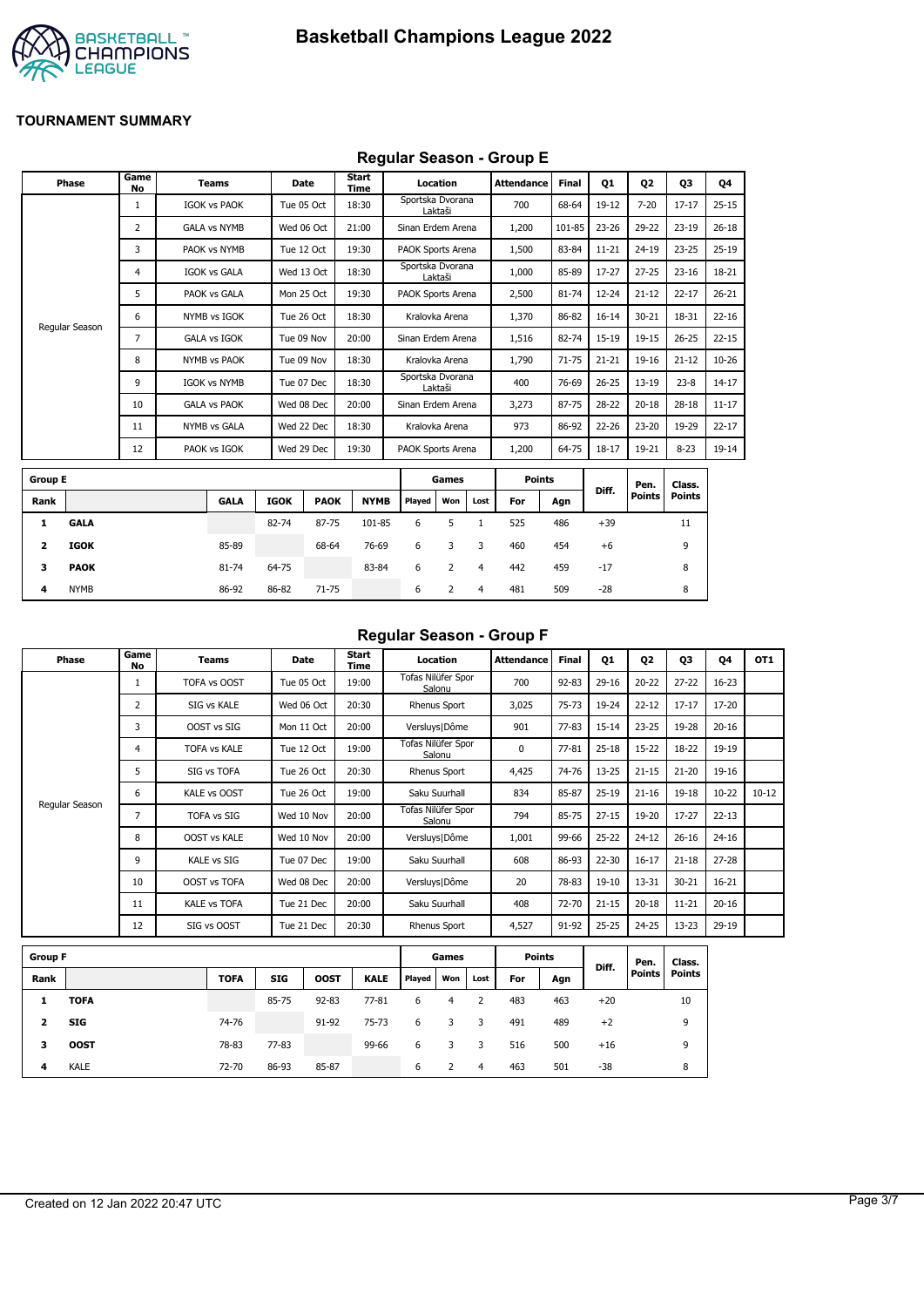

## **Regular Season - Group G**

|                | <b>Phase</b>   | Game<br>No | <b>Teams</b>        | Date        |            | <b>Start</b><br>Time |                                               | Location       |      | <b>Attendance</b> | <b>Final</b>   | Q1        | Q <sub>2</sub> | Q3            | 04        | OT1       | OT <sub>2</sub> |
|----------------|----------------|------------|---------------------|-------------|------------|----------------------|-----------------------------------------------|----------------|------|-------------------|----------------|-----------|----------------|---------------|-----------|-----------|-----------------|
|                |                |            | <b>BRIN vs HOLO</b> | Wed 06 Oct  |            | 20:30                | Palazzetto dello Sport<br>"Elio Pentassuglia" |                |      | 1,000             | 61-88          | $9 - 29$  | $13 - 20$      | $17 - 21$     | $22 - 18$ |           |                 |
|                |                | 2          | CLUJ vs DSK         | Tue 05 Oct  |            | 19:30                |                                               | <b>BTarena</b> |      | 1,650             | 66-60          | 14-21     | $18 - 10$      | $21 - 16$     | $13 - 13$ |           |                 |
|                |                | 3          | <b>BRIN vs CLUJ</b> | Mon 18 Oct  |            | 20:30                | Palazzetto dello Sport<br>"Elio Pentassuglia" |                |      | 1,500             | 71-76          | 15-18     | $14 - 12$      | $12 - 17$     | 30-29     |           |                 |
|                |                | 4          | DSK vs HOLO         | Tue 07 Dec  |            | 20:00                | Volkswagen Arena                              |                |      | 0                 | 86-79          | 18-23     | $22 - 19$      | $26 - 14$     | $20 - 23$ |           |                 |
|                |                | 5          | HOLO vs CLUJ        | Wed 03 Nov  |            | 19:45                | Holon Toto Arena                              |                |      | 0                 | 78-68          | 22-20     | $15 - 16$      | $21 - 19$     | $20 - 13$ |           |                 |
|                |                | 6          | <b>DSK vs BRIN</b>  | Wed 03 Nov  |            | 20:00                | Volkswagen Arena                              |                |      | 750               | 82-76          | 22-27     | $22 - 21$      | $19 - 13$     | 19-15     |           |                 |
|                | Regular Season | 7          | <b>BRIN vs DSK</b>  | Tue 16 Nov  |            | 20:30                | Palazzetto dello Sport<br>"Elio Pentassuglia" |                |      | 1,400             | 82-73          | $22 - 16$ | 19-27          | $20 - 8$      | $21 - 22$ |           |                 |
|                |                | 8          | CLUJ vs HOLO        | Wed 17 Nov  |            | 19:30                |                                               | <b>BTarena</b> |      | $\mathbf 0$       | 106-<br>101    | 17-24     | $20 - 22$      | $20 - 15$     | $26 - 22$ | $11 - 11$ | $12 - 7$        |
|                |                | 9          | HOLO vs DSK         | Wed 15 Dec  |            | 21:00                | Holon Toto Arena                              |                |      | 0                 | 64-57          | 15-19     | $12 - 10$      | $22 - 13$     | $15 - 15$ |           |                 |
|                |                | 10         | <b>CLUJ vs BRIN</b> | Wed 15 Dec  |            | 19:00                |                                               | <b>BTarena</b> |      | 4,112             | 104-94         | 28-19     | $27 - 29$      | 28-26         | $21 - 20$ |           |                 |
|                |                | 11         | <b>HOLO vs BRIN</b> | Wed 22 Dec  |            | 19:00                | Holon Toto Arena                              |                |      | 0                 | 84-80          | $30 - 16$ | 17-20          | $21 - 22$     | 16-22     |           |                 |
|                |                | 12         | DSK vs CLUJ         | Wed 22 Dec  |            | 20:00                | Volkswagen Arena                              |                |      | 1,470             | $101 -$<br>103 | 24-26     | $25 - 25$      | 29-18         | 23-34     |           |                 |
| <b>Group G</b> |                |            |                     |             |            |                      |                                               | Games          |      | <b>Points</b>     |                |           | Pen.           | Class.        |           |           |                 |
| Rank           |                |            | <b>CLUJ</b>         | <b>HOLO</b> | <b>DSK</b> | <b>BRIN</b>          | Played                                        | Won            | Lost | For               | Agn            | Diff.     | <b>Points</b>  | <b>Points</b> |           |           |                 |
| 1              | <b>CLUJ</b>    |            |                     | 106-101     | 66-60      | 104-94               | 6                                             | 5              |      | 523               | 505            | $+18$     |                | 11            |           |           |                 |

| Regular Season - Group H |  |  |
|--------------------------|--|--|
|                          |  |  |

| Phase          | Game<br>No     | <b>Teams</b>          | Date       | Start<br>Time | Location<br>Attendance                |       | <b>Final</b> | Q1        | Q <sub>2</sub> | Q3        | <b>Q4</b> | OT <sub>1</sub> | OT <sub>2</sub> |
|----------------|----------------|-----------------------|------------|---------------|---------------------------------------|-------|--------------|-----------|----------------|-----------|-----------|-----------------|-----------------|
|                |                | <b>BURG vs BESIK</b>  | Mon 04 Oct | 20:30         | Pabellon Multiusos<br>Coliseum Burgos | 7,415 | 82-74        | $21 - 20$ | $23 - 23$      | $14 - 15$ | $24 - 16$ |                 |                 |
|                | $\overline{2}$ | <b>OLDEN vs VILN</b>  | Wed 06 Oct | 20:00         | <b>EWE Arena</b>                      | 2,836 | 76-72        | $16 - 18$ | $21 - 20$      | $21 - 21$ | 18-13     |                 |                 |
|                | 3              | <b>VILN vs BURG</b>   | Tue 19 Oct | 19:30         | Avia Solutions Group<br>Arena         | 2,632 | 87-69        | $22 - 17$ | $27 - 13$      | $17 - 22$ | $21 - 17$ |                 |                 |
|                | 4              | <b>OLDEN VS BESIK</b> | Tue 19 Oct | 20:00         | <b>EWE Arena</b>                      | 3,000 | 81-83        | $31 - 25$ | $21 - 17$      | $13 - 25$ | $16 - 16$ |                 |                 |
|                | 5.             | <b>BESIK vs VILN</b>  | Tue 02 Nov | 20:00         | Besiktas Akatlar Arena                | 500   | 82-79        | $22 - 6$  | $22 - 21$      | $11 - 21$ | 14-21     | $5 - 5$         | $8 - 5$         |
|                | 6              | <b>BURG vs OLDEN</b>  | Tue 02 Nov | 20:30         | Pabellon Multiusos<br>Coliseum Burgos | 6,819 | 92-80        | $24 - 24$ | $16 - 18$      | $33 - 17$ | 19-21     |                 |                 |
| Regular Season | 7              | <b>VILN vs BESIK</b>  | Wed 17 Nov | 19:30         | Avia Solutions Group<br>Arena         | 4,121 | 82-69        | $20 - 14$ | $21 - 22$      | $22 - 15$ | $19 - 18$ |                 |                 |
|                | 8              | <b>OLDEN vs BURG</b>  | Wed 17 Nov | 20:00         | <b>EWE Arena</b>                      | 3,157 | 72-85        | $25 - 14$ | $14 - 17$      | $16 - 24$ | 17-30     |                 |                 |
|                | 9              | <b>VILN vs OLDEN</b>  | Mon 13 Dec | 19:30         | <b>Avia Solutions Group</b><br>Arena  | 4,836 | 71-69        | 19-17     | $22 - 16$      | $17 - 18$ | $13 - 18$ |                 |                 |
|                | 10             | <b>BESIK vs BURG</b>  | Tue 14 Dec | 20:00         | Besiktas Akatlar Arena                | 568   | 75-82        | 18-21     | $24 - 25$      | 18-19     | $15 - 17$ |                 |                 |
|                | 11             | <b>BURG vs VILN</b>   | Tue 21 Dec | 18:00         | Pabellon Multiusos<br>Coliseum Burgos | 5,213 | 77-84        | $21 - 17$ | $22 - 26$      | $15 - 23$ | $19 - 18$ |                 |                 |
|                | 12             | <b>BESIK vs OLDEN</b> | Tue 21 Dec | 20:00         | Besiktas Akatlar Arena                | 385   | 88-72        | $21 - 19$ | $18 - 18$      | $18 - 17$ | $31 - 18$ |                 |                 |

| <b>Group H</b> |              |             |             |              |              |        | Games |      | <b>Points</b> |     | Diff. | Pen.   | Class. |
|----------------|--------------|-------------|-------------|--------------|--------------|--------|-------|------|---------------|-----|-------|--------|--------|
| Rank           |              | <b>VILN</b> | <b>BURG</b> | <b>BESIK</b> | <b>OLDEN</b> | Played | Won   | Lost | For           | Agn |       | Points | Points |
|                | <b>VILN</b>  |             | 87-69       | 82-69        | $71-69$      | 6      | 4     |      | 475           | 442 | $+33$ |        | 10     |
| 2              | <b>BURG</b>  | 77-84       |             | 82-74        | $92 - 80$    | 6      | 4     | 2    | 487           | 472 | $+15$ |        | 10     |
| з              | <b>BESIK</b> | 82-79       | 75-82       |              | 88-72        | 6      |       | 3    | 471           | 478 | -7    |        | 9      |
| 4              | <b>OLDEN</b> | 76-72       | 72-85       | 81-83        |              | 6      |       | 5    | 450           | 491 | $-41$ |        |        |

**2 HOLO** 78-68 64-57 84-80 6 4 2 494 458 +36 10 **3 DSK** 101-103 86-79 82-76 6 2 4 459 470 -11 8 **4** BRIN 71-76 61-88 82-73 6 1 5 464 507 -43 7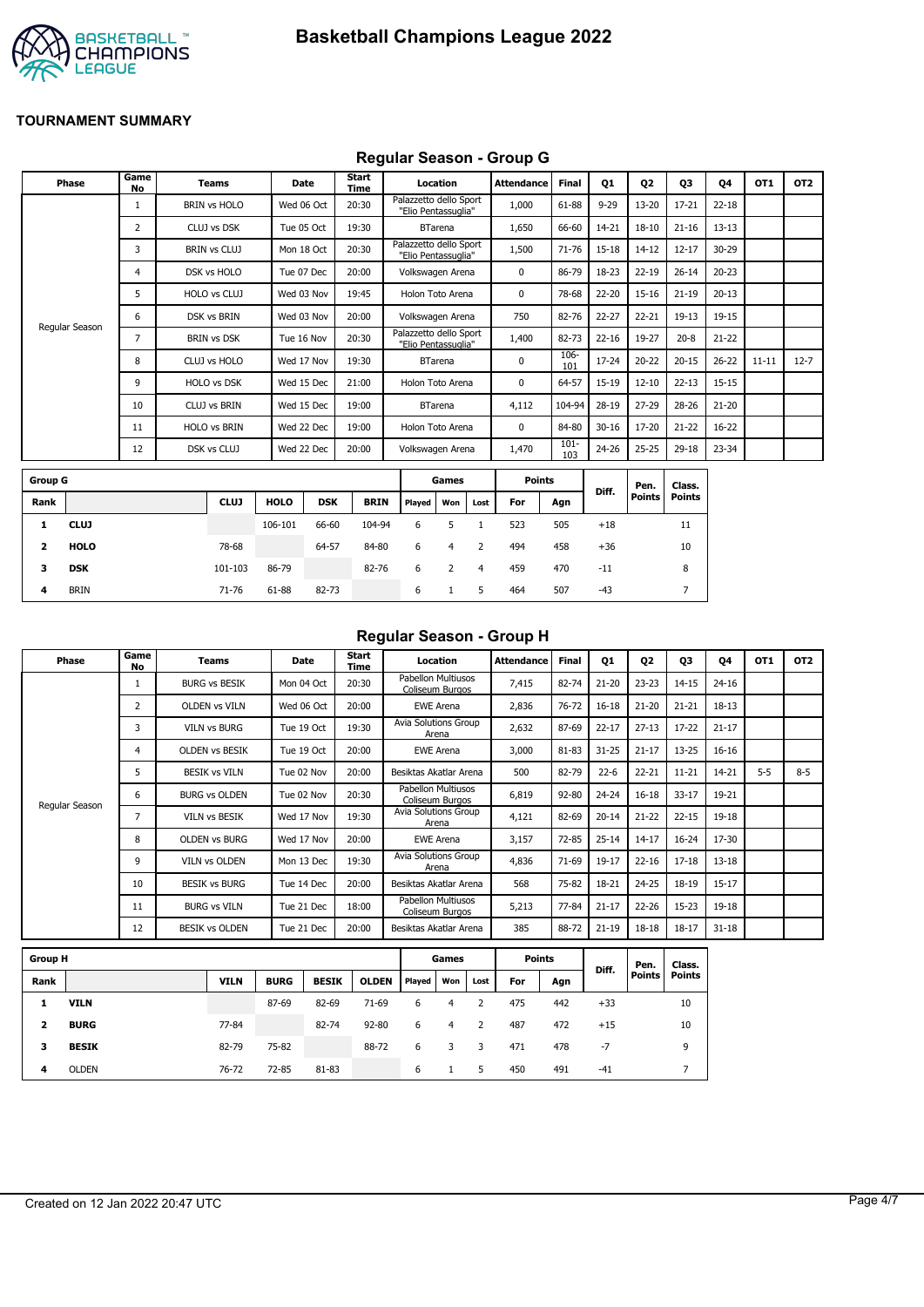

|              |            | <b>Play-ins</b>     |            |               |                             |                   |       |           |           |           |         |
|--------------|------------|---------------------|------------|---------------|-----------------------------|-------------------|-------|-----------|-----------|-----------|---------|
| <b>Phase</b> | Game<br>No | Teams               | Date       | Start<br>Time | Location                    | <b>Attendance</b> | Final | 01        | 02        | 03        | Ο4      |
| Play-ins     | А          | <b>IGOK vs OOST</b> | Tue 04 Jan | 18:30         | Sportska Dvorana<br>Laktaši | 800               | 87-72 | $23 - 22$ | $16 - 20$ | $29 - 17$ | $19-13$ |

|          |            |                      |            |                      | <b>Play-ins</b>                              |                   |              |           |                |           |           |
|----------|------------|----------------------|------------|----------------------|----------------------------------------------|-------------------|--------------|-----------|----------------|-----------|-----------|
| Phase    | Game<br>No | <b>Teams</b>         | Date       | Start<br><b>Time</b> | Location                                     | <b>Attendance</b> | <b>Final</b> | <b>Q1</b> | Q <sub>2</sub> | Q3        | Q4        |
|          |            | <b>BURG vs DSK</b>   | Tue 04 Jan | 20:30                | <b>Pabellon Multiusos</b><br>Coliseum Burgos | 4,412             | 83-78        | 19-25     | $20 - 14$      | $25 - 19$ | 19-20     |
|          |            | JDA vs RIGA          | Tue 04 Jan | 20:30                | Palais des Sport Jean-<br>Michel Geoffrov    | 2,000             | 84-77        | 14-18     | $25 - 18$      | $22 - 21$ | $23 - 20$ |
|          | A          | SIG vs PAOK          | Wed 05 Jan | 20:00                | <b>Rhenus Sport</b>                          | 2,000             | 105-78       | $30 - 18$ | $27 - 16$      | $20 - 25$ | 28-19     |
| Play-ins |            | <b>HOLO vs BESIK</b> | Wed 05 Jan | 21:00                | Holon Toto Arena                             | $\mathbf{0}$      | $72 - 73$    | $20 - 17$ | $15 - 11$      | $17 - 24$ | $20 - 21$ |
|          |            | JER vs PROME         | Wed 12 Jan | 21:00                | Pais Arena                                   | 4,000             | 95-70        | $40 - 16$ | $22 - 24$      | $16 - 7$  | $17 - 23$ |
|          | B          | PAOK vs SIG          | Wed 12 Jan | 19:30                | PAOK Sports Arena                            | 500               | 79-80        | $15 - 23$ | 19-14          | $23 - 15$ | 22-28     |
|          |            | <b>BESIK vs HOLO</b> | Wed 12 Jan | 20:00                | Besiktas Akatlar Arena                       | $\mathbf{0}$      | 70-72        | $26 - 13$ | 18-24          | $11 - 16$ | 15-19     |

| Legend     |                |       |              |            |              |              |              |
|------------|----------------|-------|--------------|------------|--------------|--------------|--------------|
| Class.     | Classification | Diff. | Difference   | <b>DSQ</b> | Disqualified | GP<br>$\sim$ | Games played |
| <b>OTx</b> | Overtime       | Qx    | Quarter Time | W/L        | Win/Loss     |              |              |

# Created on 12 Jan 2022 20:47 UTC Page 5/7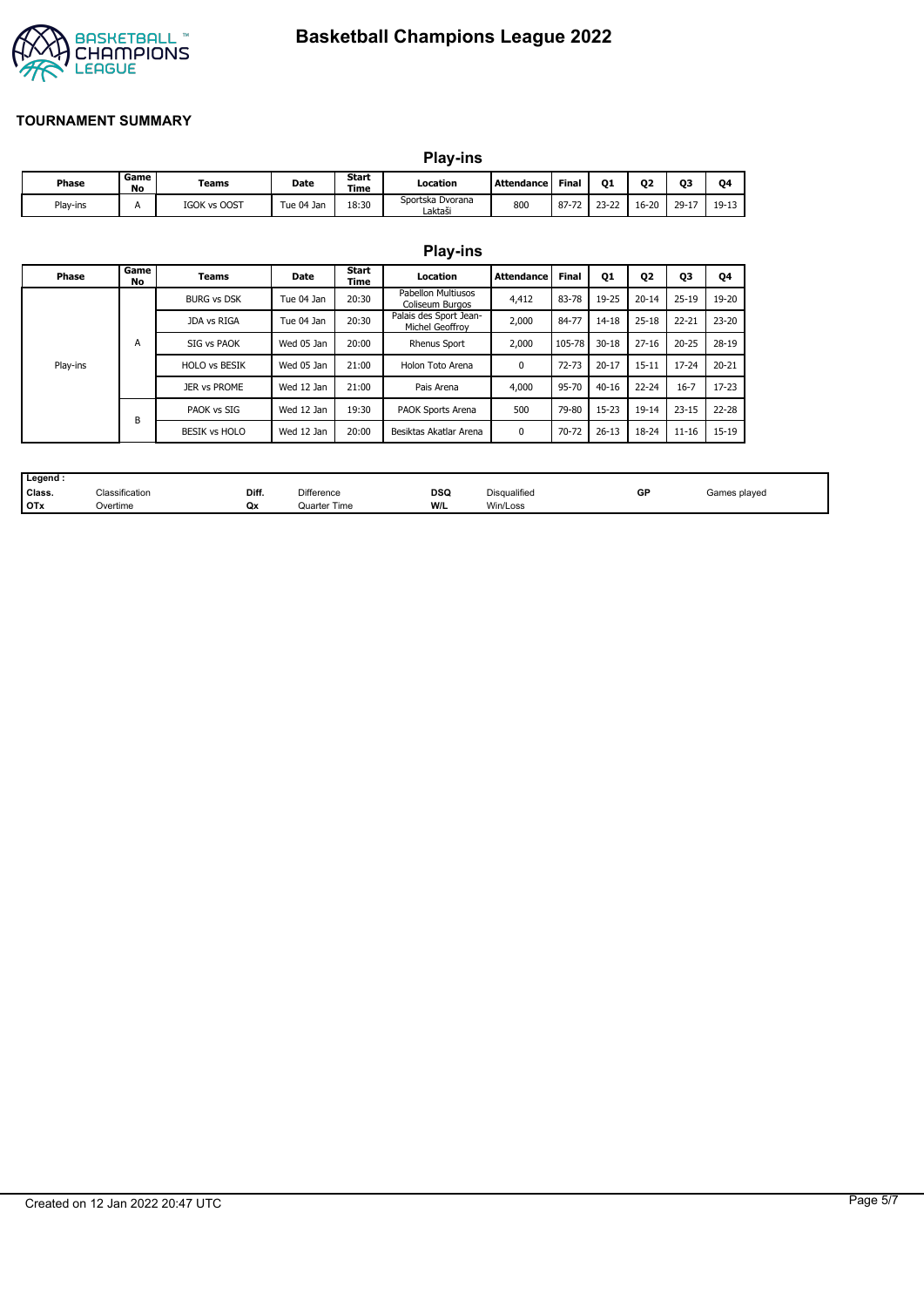